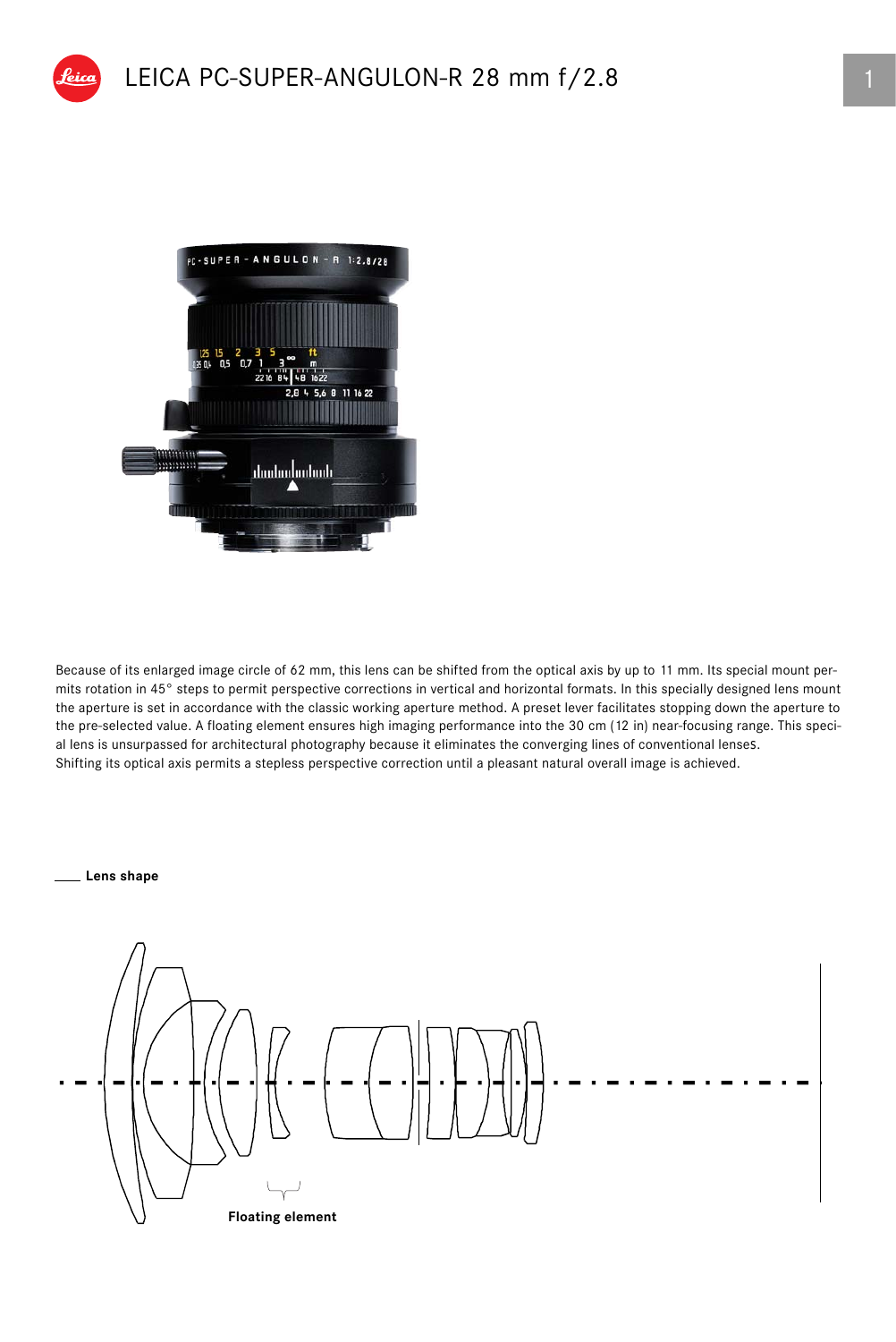

Peica

**Engineering drawing**

| Technical Data                                      |                                                                                                    |  |  |  |
|-----------------------------------------------------|----------------------------------------------------------------------------------------------------|--|--|--|
| Angle of view (diagonal, unshifted, maximum offset) | 73°, 93°                                                                                           |  |  |  |
| Optical design                                      | Number of elements / groups: 12 / 10                                                               |  |  |  |
|                                                     | Focal length: 29.2 mm                                                                              |  |  |  |
|                                                     | <b>Entrance pupil:</b> 25.6 mm (related to the first lens surface in light direction)              |  |  |  |
|                                                     | <b>Focusing range:</b> 0.3 m to Infinity                                                           |  |  |  |
| <b>Distance setting</b>                             | Scale: Combined meter/feet-increments                                                              |  |  |  |
|                                                     | Smallest object field: 146 mm x 219 mm                                                             |  |  |  |
|                                                     | Highest reproduction ratio: 1:6                                                                    |  |  |  |
| Diaphragm                                           | <b>Setting / Type:</b> Diaphragm with clickstops (including half values), Manual diaphragm         |  |  |  |
|                                                     | <b>Smallest aperture:</b> f/22                                                                     |  |  |  |
| <b>Bayonet</b>                                      | LEICA R quick-change bayonet for LEICA R3 to LEICA R8 with mechanical exposure control and         |  |  |  |
|                                                     | stop-down metering                                                                                 |  |  |  |
| Filter (type)                                       | Internal thread for screw-in type filters EW 67, unset glass filters 74 mm                         |  |  |  |
|                                                     | (for special wide-angle filter mount ing in lens hood, as well as special polarizing filter 67 EW) |  |  |  |
| Lens hood                                           | Separate, screw-in type, also serves as holder for special 67 EW filters                           |  |  |  |
| Dimensions and weight                               | Length: 84 mm                                                                                      |  |  |  |
|                                                     | Largest diameter: 75 mm                                                                            |  |  |  |
|                                                     | Weight: approx. $600 g$                                                                            |  |  |  |
|                                                     |                                                                                                    |  |  |  |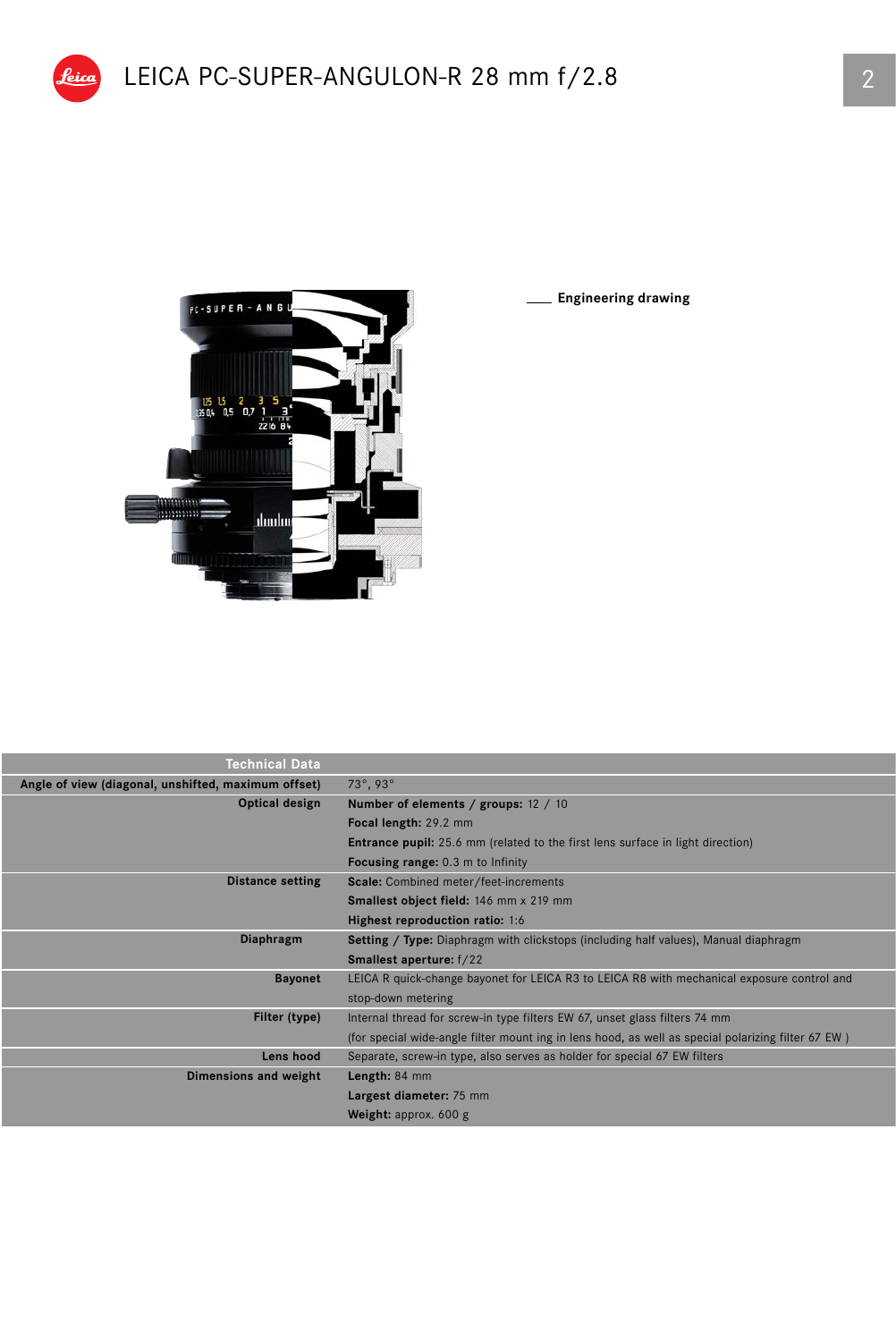## **MTF graphs**







The MTF is indicated both at full aperture and at f/5.6 at long taking distances (infinity). Shown is the contrast in percentage for 5, 10, 20 and 40 lp/mm accross the height of the 35 mm film format, for tangential (dotted line) and sagittal (solid line) structures, in white light. The 5 and 10 lp/mm will give an indication regarding the contrast ratio for large object structures.The 20 and 40 lp/mm records the resolution of finer and finest object structures.

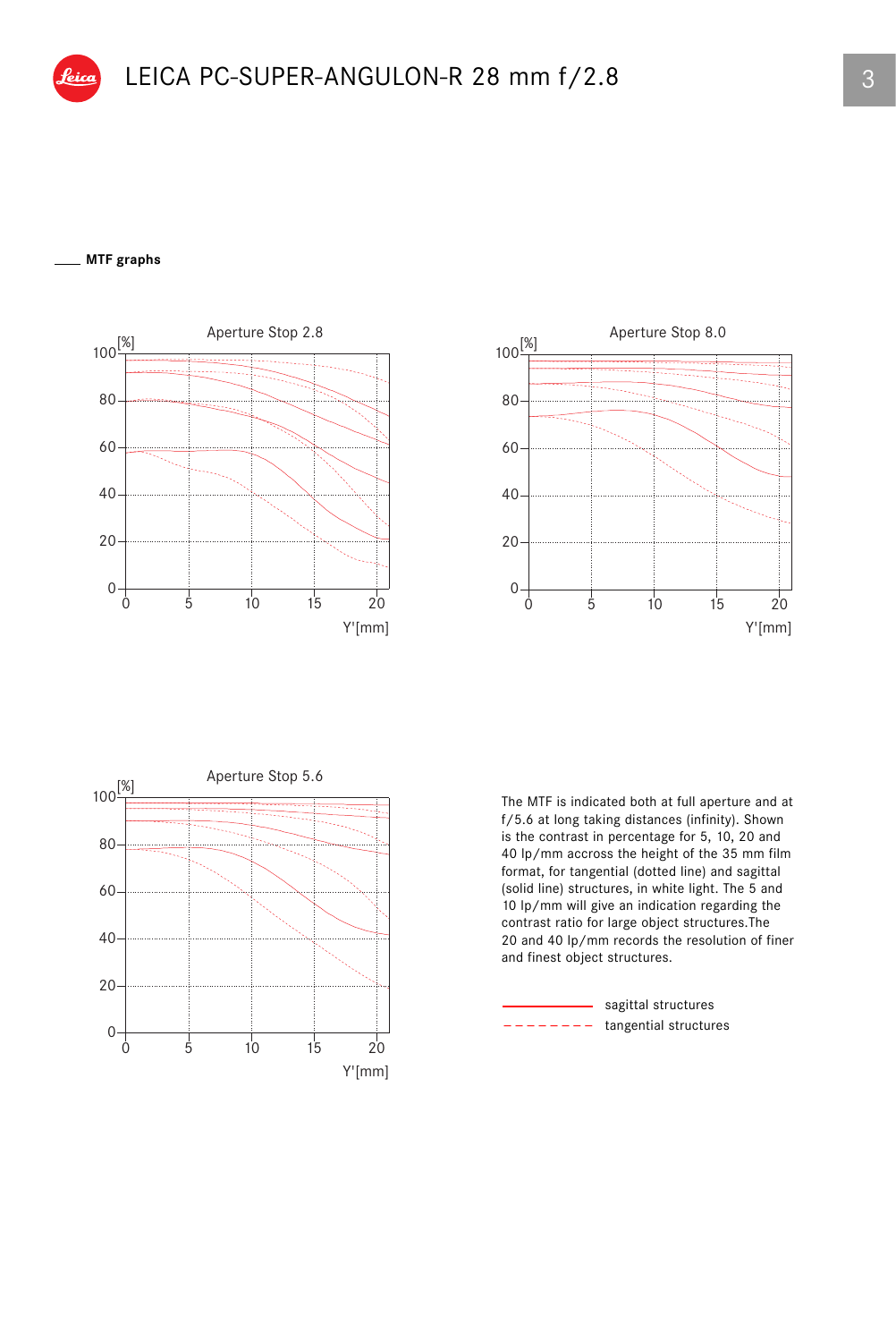## **Distortion**





**Vignetting**



Distortion is the deviation of the real image height (in the picture) from the ideal image height. The relative distortion is the percentage deviation. The ideal image height results from the object height and the magnification. The image height of 21.6mm is the radial distance between the edge and the middle of the image field for the format 24mm x 36mm. The graph of the effective distortion illustrates the appearance of straight horizontal and vertical lines in the picture.

Vignetting is a continous decrease of the illumination to the edges of the image field. The graph shows the percentage lost of illumination over the image height. 100% means no vignetting.

 $------$  tangential structures - sagittal structures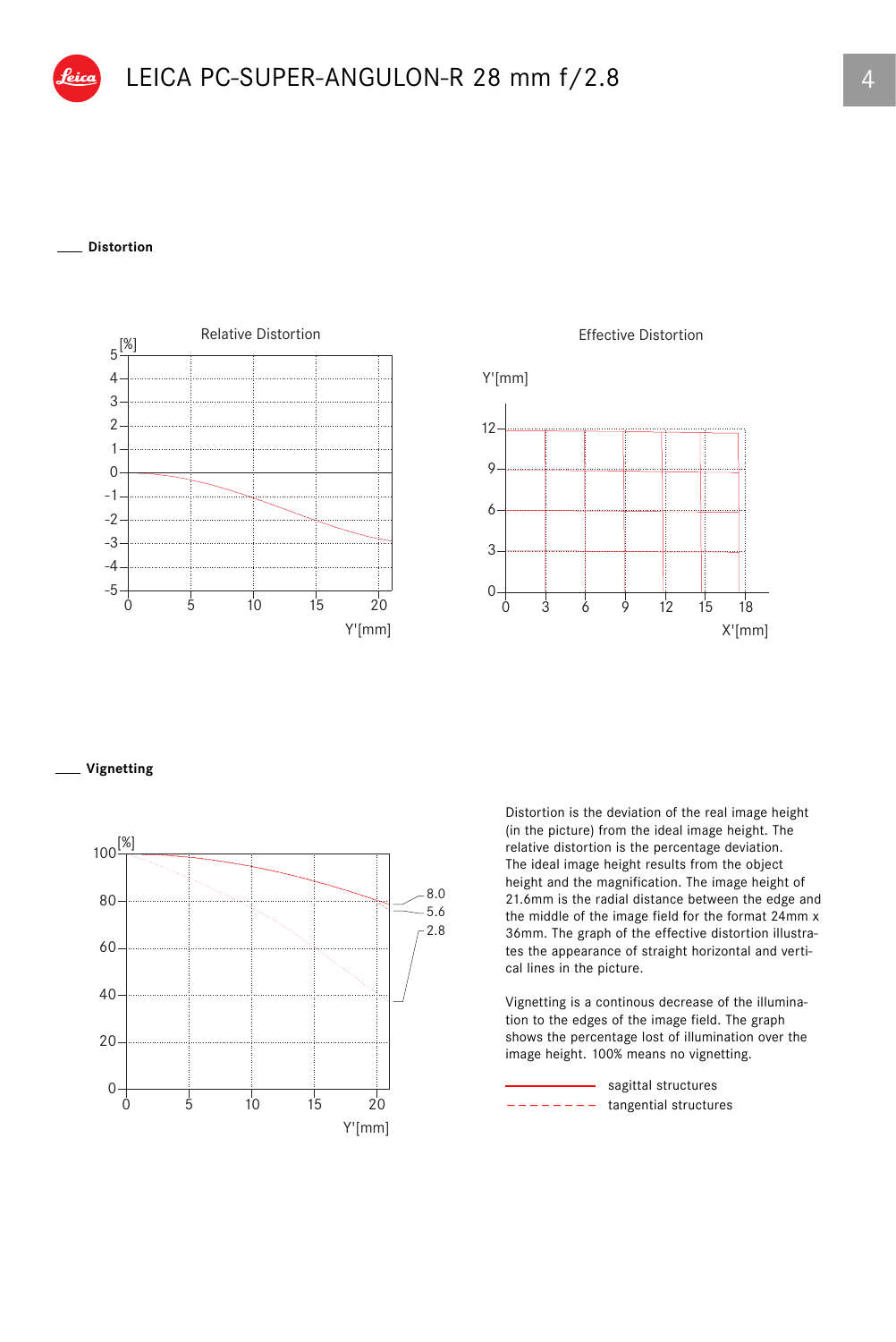\_ Depth of field table

|         |          | Aperture Stop    |                  |                  |                  |                  |                  |                  | Magnification |
|---------|----------|------------------|------------------|------------------|------------------|------------------|------------------|------------------|---------------|
|         |          | 2,8              | 4                | 5,6              | 8                | 11               | 16               | 22               |               |
| Ξ<br>ஹ் | 0,3      | $0,296 - 0,304$  | $0,295 - 0,306$  | $0,292 - 0,308$  | $0,289 - 0,312$  | $0,286 - 0,317$  | $0,280 - 0,326$  | $0,273 - 0,337$  | 1/6, 12       |
|         | 0,35     | $0,344 - 0,357$  | $0,341 - 0,359$  | $0,338 - 0,363$  | $0,333 - 0,370$  | $0,327 - 0,378$  | $0,318 - 0,393$  | $0,309 - 0,413$  | 1/7,87        |
|         | 0,4      | $0,391 - 0,410$  | $0,387 - 0,414$  | $0,383 - 0,420$  | $0,376 - 0,429$  | $0,368 - 0,442$  | $0,355 - 0,465$  | $0,342 - 0,497$  | 1/9,60        |
| Setti   | 0,5      | $0,483 - 0,518$  | $0,477 - 0,526$  | $0,469 - 0,537$  | $0,457 - 0,555$  | $0,444 - 0,579$  | $0,423 - 0,627$  | $0,401 - 0,698$  | 1/13,0        |
| ဗ       | 0,7      | $0,663 - 0,742$  | $0,650 - 0,760$  | $0,632 - 0,788$  | $0,608 - 0,834$  | $0,580 - 0,901$  | $0,540 - 1,045$  | $0,500 - 1,307$  | 1/19,9        |
| Dista   |          | $0,919 - 1,099$  | $0,891 - 1,144$  | $0,855 - 1,22$   | $0,806 - 1,342$  | $0,753 - 1,549$  | $0,681 - 2,107$  | $0,613 - 3,840$  | 1/30,2        |
|         | 3        | $2,292 - 4,39$   | $2,105 - 5,343$  | 1,885 - 7,852    | $1,633 - 27,56$  | $1,403 - \infty$ | $1.143 - \infty$ | $0,941 - \infty$ | 1/98,6        |
|         | $\infty$ | $9.056 - \infty$ | $6.579 - \infty$ | $4.728 - \infty$ | $3,341 - \infty$ | $2,458 - \infty$ | $1.722 - \infty$ | $1,281 - \infty$ | $1/\infty$    |



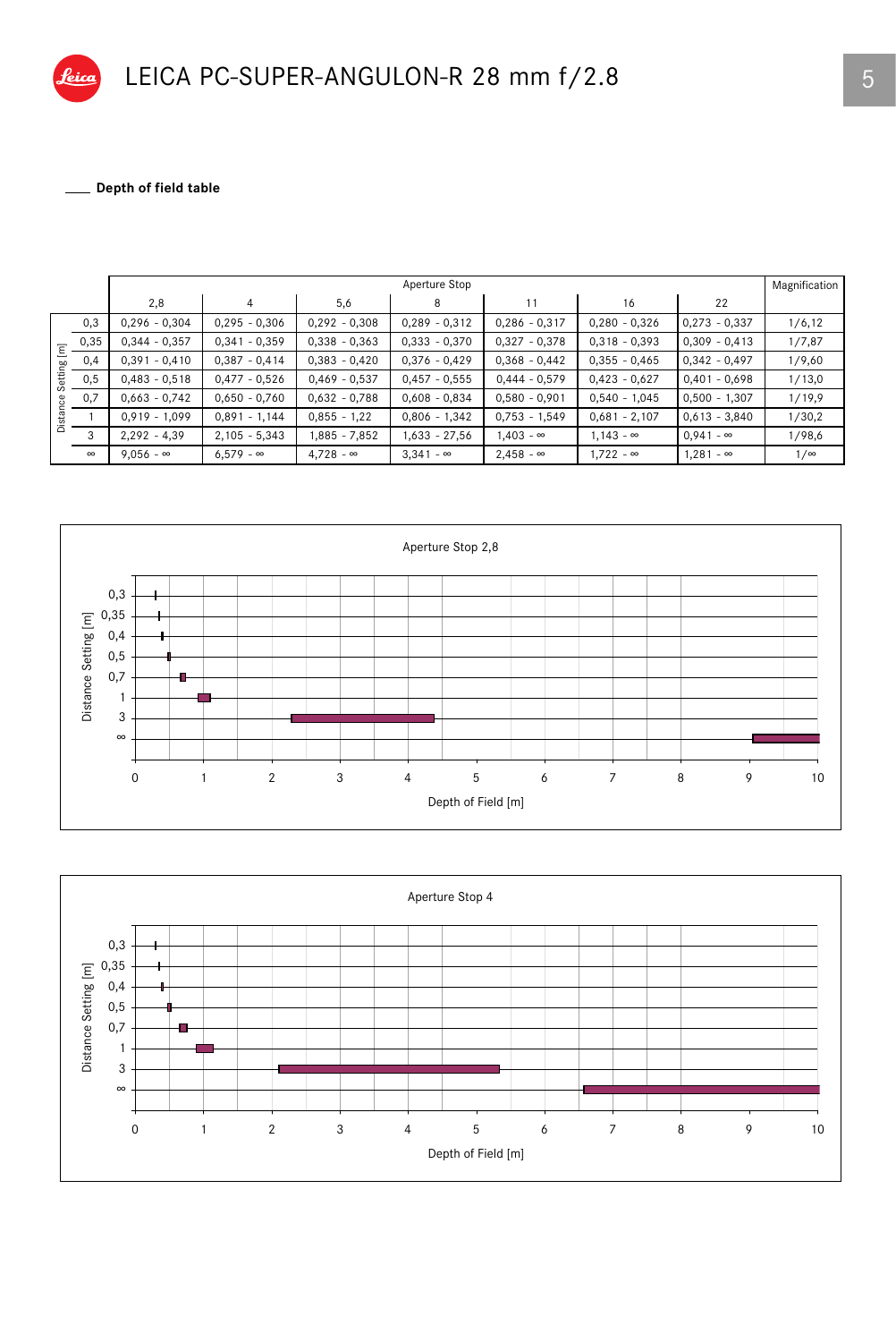